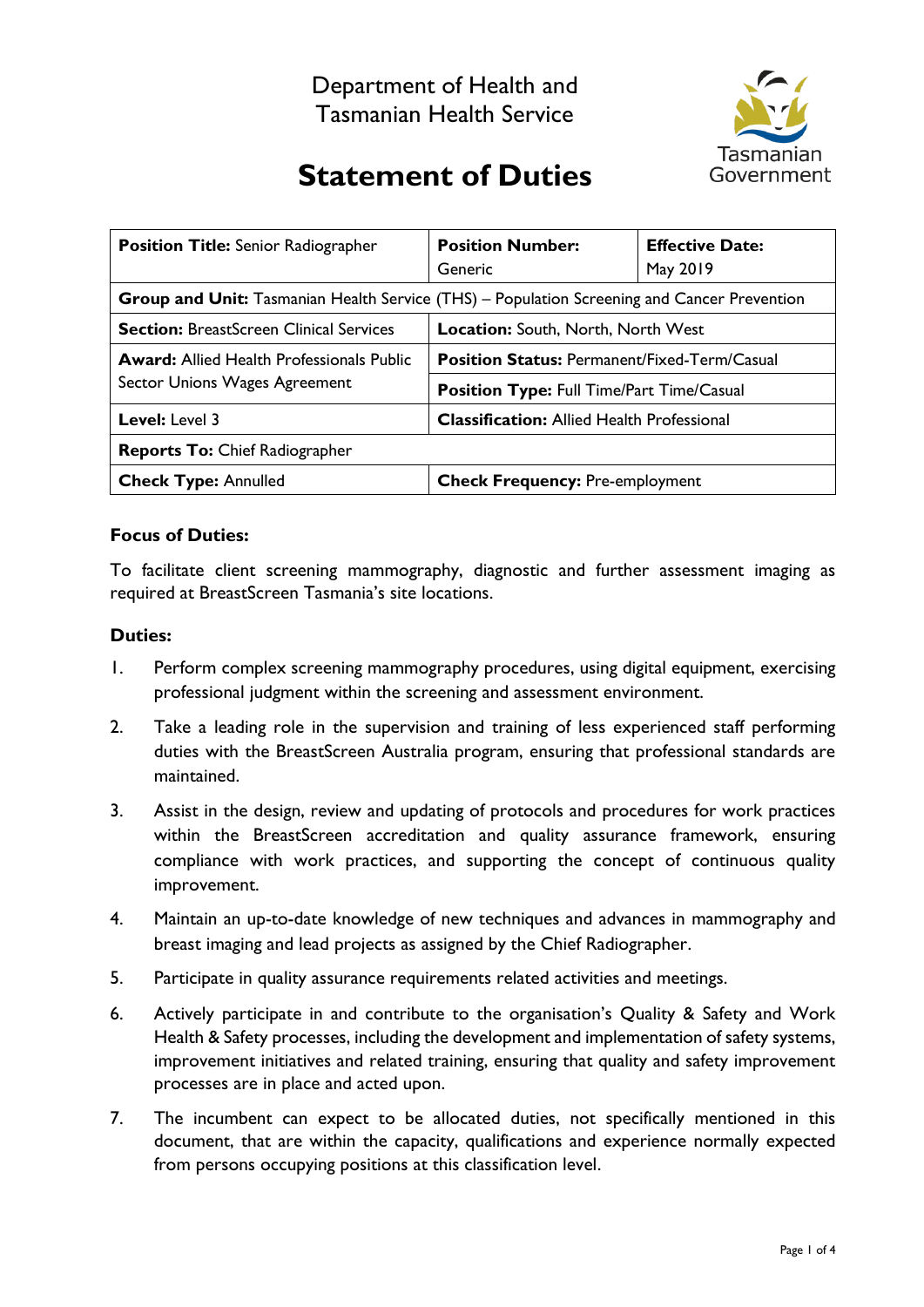## **Scope of Work Performed:**

- The Senior Radiographer operates under the direction of the BreastScreen Chief Radiographer to ensure broad program objectives and philosophies are maintained.
- As a member of a multi-disciplinary team, the Senior Radiographer is expected to apply a high degree of independent professional judgment in meeting set objectives (including monthly targets and National Accreditation Standards) as well as assisting other staff in the resolution of any problems in both the screening and assessment clinics. In doing so, this role is responsible for:
	- o Performing imaging procedures in mammography to facilitate client screening and diagnosis to contemporary professional standards, without supervision.
	- o Assist in training and ensuring optimum screening and diagnostic outcomes of examinations performed by less experienced staff.
	- o Aim to achieve optimum screening and diagnostic results through the selection of appropriate imaging, technical factors and accessories to meet best practice standards.
	- o Implementing BreastScreen Australia's principles and protocols whilst delivering professional client care, complying with moral and ethical codes to ensure client welfare and quality of care.
	- o Maintaining and operating imaging equipment and accessories in accordance with radiation protection and safety, infection control guidelines and best practice standards.
	- o Exercising reasonable care in the performance of duties consistent with the relevant OHS legislation.
- Comply at all times with policy and protocol requirements, in particular those relating to mandatory education, training and assessment.

## **Essential Requirements:**

*Registration/licences that are essential requirements of this role must remain current and valid at all times whilst employed in this role and the status of these may be checked at any time during employment. It is the employee's responsibility to ensure that registration/licences remain current and to advise the Employer if their circumstances change. This includes notifying the Employer of any new criminal convictions and/or if a registration/licence is revoked, cancelled or has its conditions altered.*

- Registered with the Medical Radiation Practice Board of Australia.
- The Head of the State Service has determined that the person nominated for this job is to satisfy a pre-employment check before taking up the appointment, on promotion or transfer. The following checks are to be conducted:
	- 1. Conviction checks in the following areas:
		- a) crimes of violence
		- b) sex related offences
		- c) serious drug offences
		- d) crimes involving dishonesty
	- 2. Identification check
	- 3. Disciplinary action in previous employment check.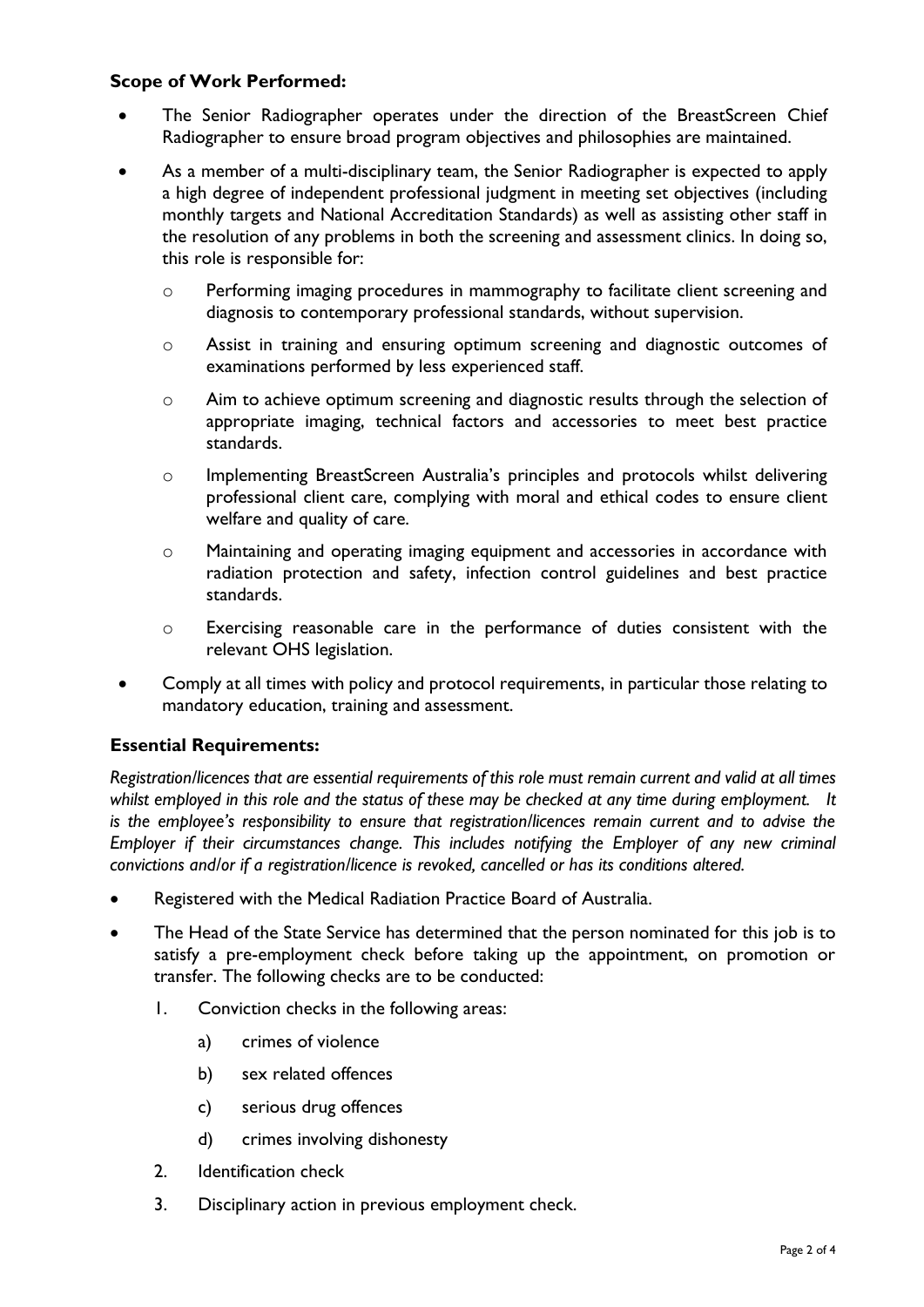## **Desirable Requirements:**

• Current Driver's Licence.

#### **Selection Criteria:**

- 1. Possession of or willingness to obtain the Certificate of Clinical Proficiency in Mammography (CCPM).
- 2. Experience and demonstrated competence in conducting a range of complex imaging procedures in screening and assessment mammography in a population health setting.
- 3. Knowledge of and skills in modern equipment and techniques in mammography.
- 4. Excellent communication skills, with the ability to interact with clients, their support persons, and the multidisciplinary team, with a high level of professionalism, ensuring the client's privacy, dignity and confidentiality are maintained.
- 5. Ability to work collaboratively as part of a health professional team, provide guidance and supervision to less experienced staff.
- 6. Ability to apply professional and personal initiative whilst working consistently within a quality assurance framework.

#### **Working Environment:**

- The incumbent is required to wear lead aprons, as appropriate.
- Intrastate travel may be required.

The Department of Health (DoH) and Tasmanian Health Service (THS) are committed to improving the health and wellbeing of patients, clients and the Tasmanian community through a sustainable, high quality, safe and people-focussed health system. Alongside this, staff are expected to act with integrity, be accountable for their actions, and work collegially with colleagues and others to provide better outcomes for Tasmanians.

*State Service Principles and Code of Conduct:* The minimum responsibilities required of officers and employees of the State Service are contained in the *State Service Act 2000*. The State Service Principles at Sections 7 and 8 outline both the way that employment is managed in the State Service and the standards expected of those who work in the State Service. The Code of Conduct at Section 9 reinforces and upholds the Principles by establishing standards of behaviour and conduct that apply to all employees and officers, including Heads of Agencies. Officers and employees who are found to have breached the Code of Conduct may have sanctions imposed.

The *State Service Act 2000* and the Employment Directions can be found on the State Service Management Office's website at<http://www.dpac.tas.gov.au/divisions/ssmo>